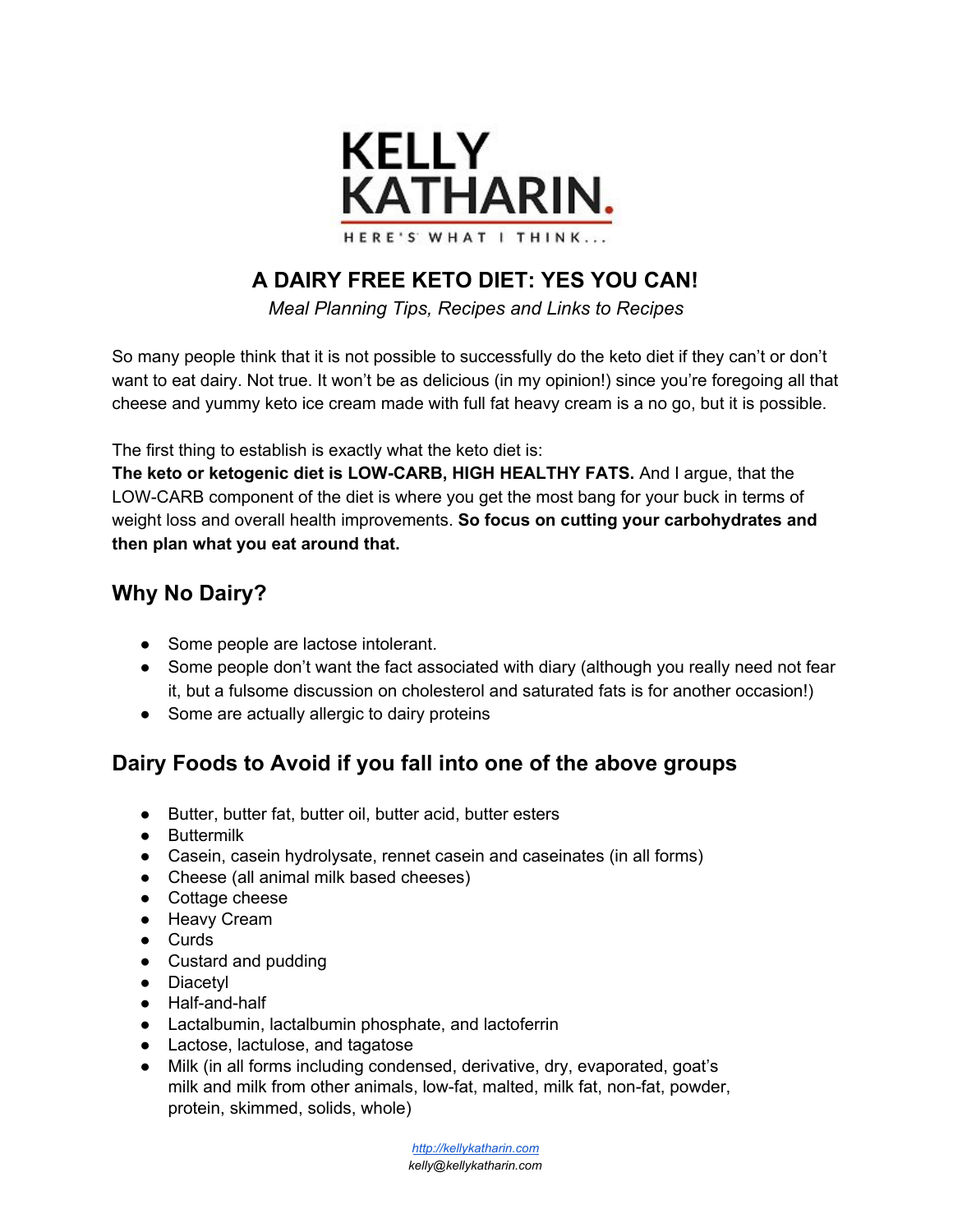- Milk-based protein powders
- Sour cream, sour cream solids, and sour milk solids
- Whey (in all forms)
- Yogurt (in all forms)

# **...And here's all you CAN eat on a dairy free keto diet**

- **Animal fats and plant-based oils.** Avoid all fats that are derived from dairy and stick with plant-based oils like coconut oil, MCT oil, and olive oil and animal fats like lard, tallow, and duck fat.
- **Red meat, poultry, and seafood.** Try to stick with organic, pasture-raised, and 100% grass-fed meat and wild caught fish where possible.
- **Low-carb vegetables.** Stick with above ground vegetables, leaning toward leafy/green produce.
- **Low-carb fruits.** Although most fruits are not keto-friendly, there are a handful that make a great addition to the ketogenic diet. Some examples of keto-friendly fruits are avocados, berries, and some citrus fruits.
- **Nuts and seeds.** Eat nuts and seeds in moderation as some contain a decent amount of carbs. Try to use fattier nuts like macadamias, pecans, and almonds.
- **Dairy alternatives.** There are plenty dairy alternatives that you can use to replace common keto foods like heavy cream, cheese, sour cream, half and half, and yogurt. Coconut oil, milk and cream are excellent. Ghee in place of butter works. Olive oil is good too. Nut butters work. **Znci UFYJ cJbJ 'hc VY'** iglbl UdfcWggYXXUfmUhYfbUHjYVYgifYhcfYUX'h Y"UVY"ZfghUbX" W<sub>W</sub> H YWFVW i bh<sup>"</sup>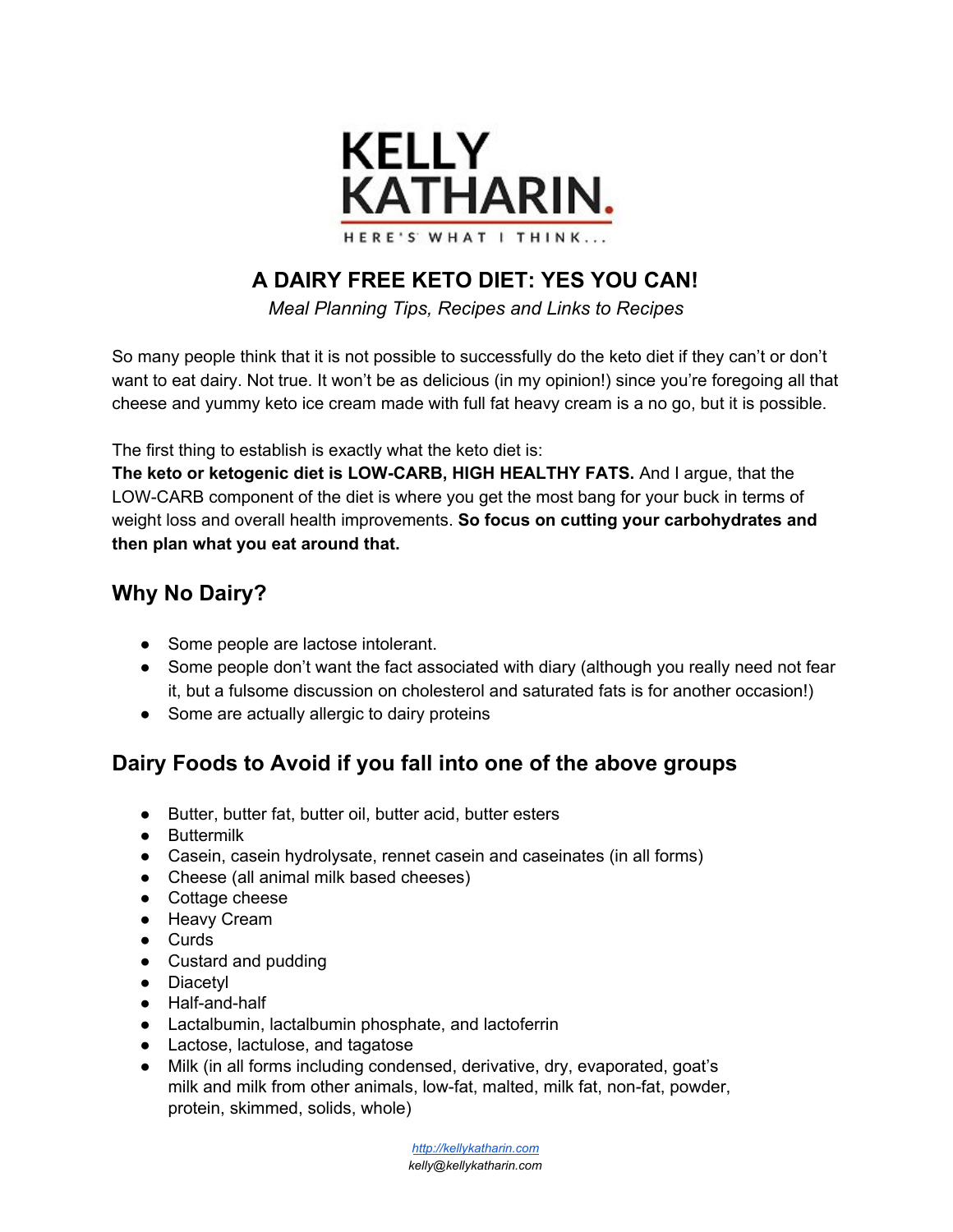Here's a simple guide to eating keto. **If you want to go dairy free, omit the cheese, butter and cream choices provided. That's it.**

| <b>KETO MADE SIMPLE</b><br>PICK A |                   |                                        |
|-----------------------------------|-------------------|----------------------------------------|
| <b>PROTEIN</b>                    | <b>VEG (OR 2)</b> | <b>ADD FAT</b><br>ľ                    |
| -Chicken                          | -Brocolli         | -Avocado                               |
| -Fish                             | -Brussels         | -Cheese                                |
| -Beef                             | -Asparagus        | -Nuts                                  |
| -Pork                             | -Salad            | -Eggs                                  |
| -Turkey                           | -Cauliflower      | -Pork rinds                            |
| -Lamb                             | -Squash           | -Dressing                              |
| -Venison                          | -Courgette        | -Bacon                                 |
| - Seafood                         | -Radish           | -Ghee                                  |
| -Eggs                             | -Onion            | -Butter                                |
| -Steak                            | -Green Pepper     | -Olive Oil                             |
| -Plant-Based                      | -Cucumber         | -Lard                                  |
| -Protein Powder                   | -Turnip           | -Cream                                 |
|                                   | -Green beans      | -Coconut oil                           |
| ketobodyuk                        |                   | : Simple as that www.ketolowcarb.co.uk |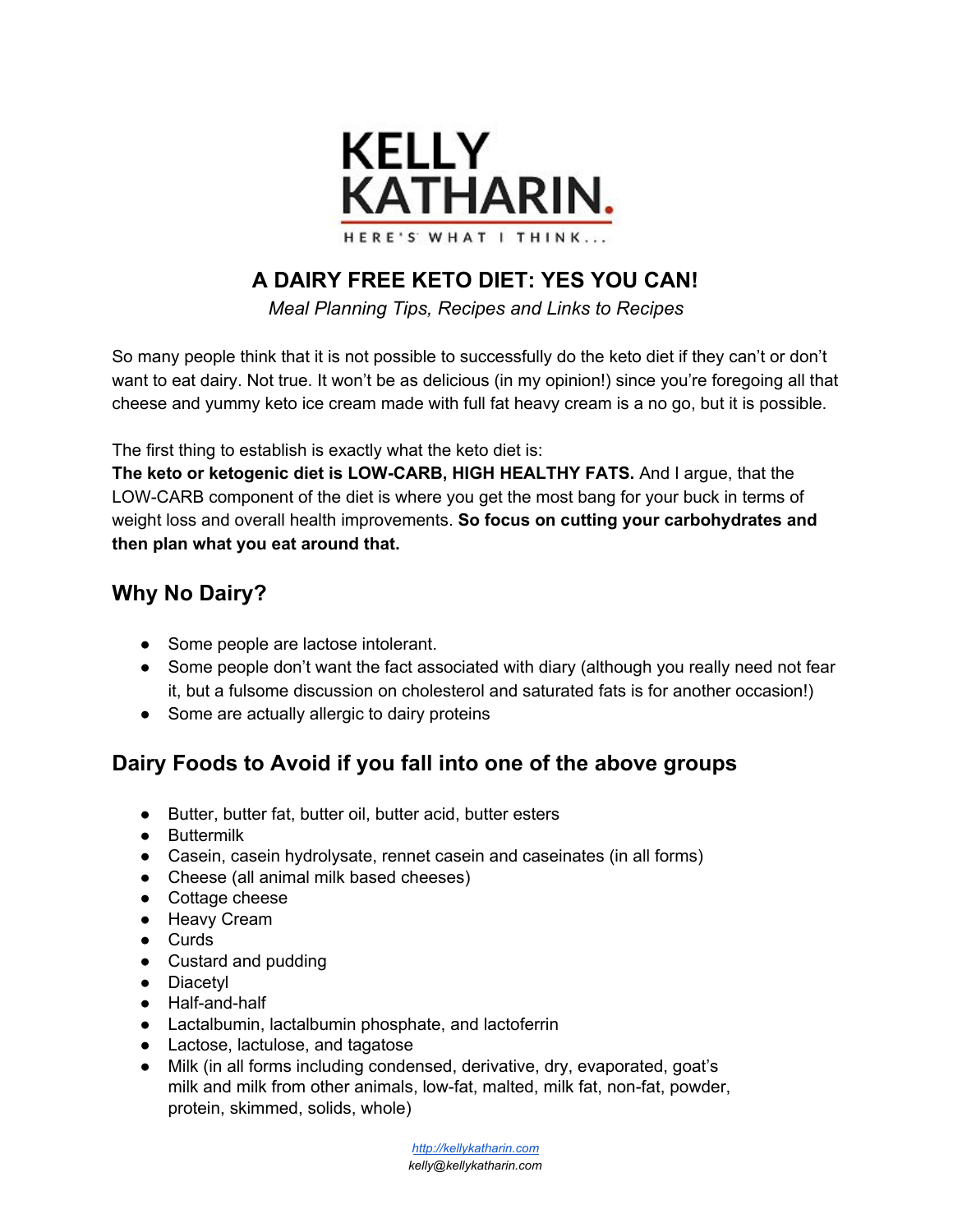# **Dairy Free Breakfast Options: FYZYFIE IN YW UFHUVCJ YIE [I] XY** *nci ']b nci f gY YWijcbg"<YfYUFYUZ/k 'YI Ua d'Yg" = PY dfcj JXYX fYWjdYg' If IR* cgYcdlicbg a Uf\_YX'k Jh 'Ub'UghYf]I 'ł'"

- Eggs in any form prepared with coconut oil if needed
- Eggs in any form combined with sausages, tuna, bacon or any other form of animal protein
- Coconut milk berry smoothie\*
- Steamed or stir fried veggies (cabbage or callaloo) with saltfish or any other form of animal protein
- Low-carb granola cereal\* with almond or coconut milk

# **Dairy Free Lunch/Dinner Options: FYZM To The VW UFHUVC PT To The Theory And The Theory And The Theory And The Theory And Theory And Theory And Theory And Theory And Theory And Theory And Theory And Theory And Theory And T** *[i]XYnci ]b nci f gY YWjcbg"< YfY UFY UZYk 'YI Uad Yg" = PY dfcj JXYX'* fYWJdYg Zef h cgYcdhjcbg a Uf\_YX'k jh 'Ub'UghYfjl 'ł'"

- Rotisserie chicken with your choice of green veggies, raw or cooked
- Curried goat with cauliflower rice\*
- Grilled fish with veggies
- Oxtail and cauliflower rice
- Corned beef and cabbage
- Jerked chicken or pork alone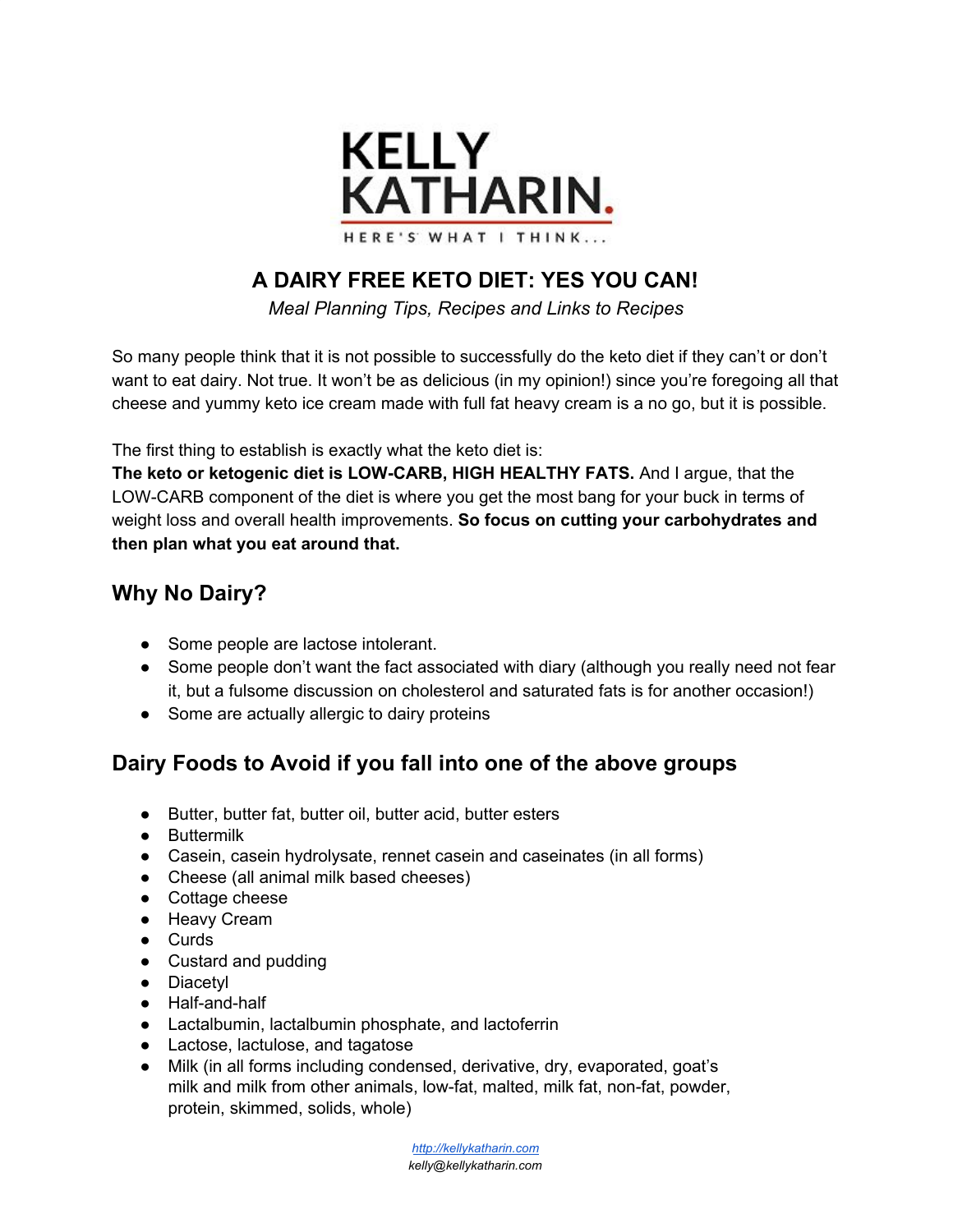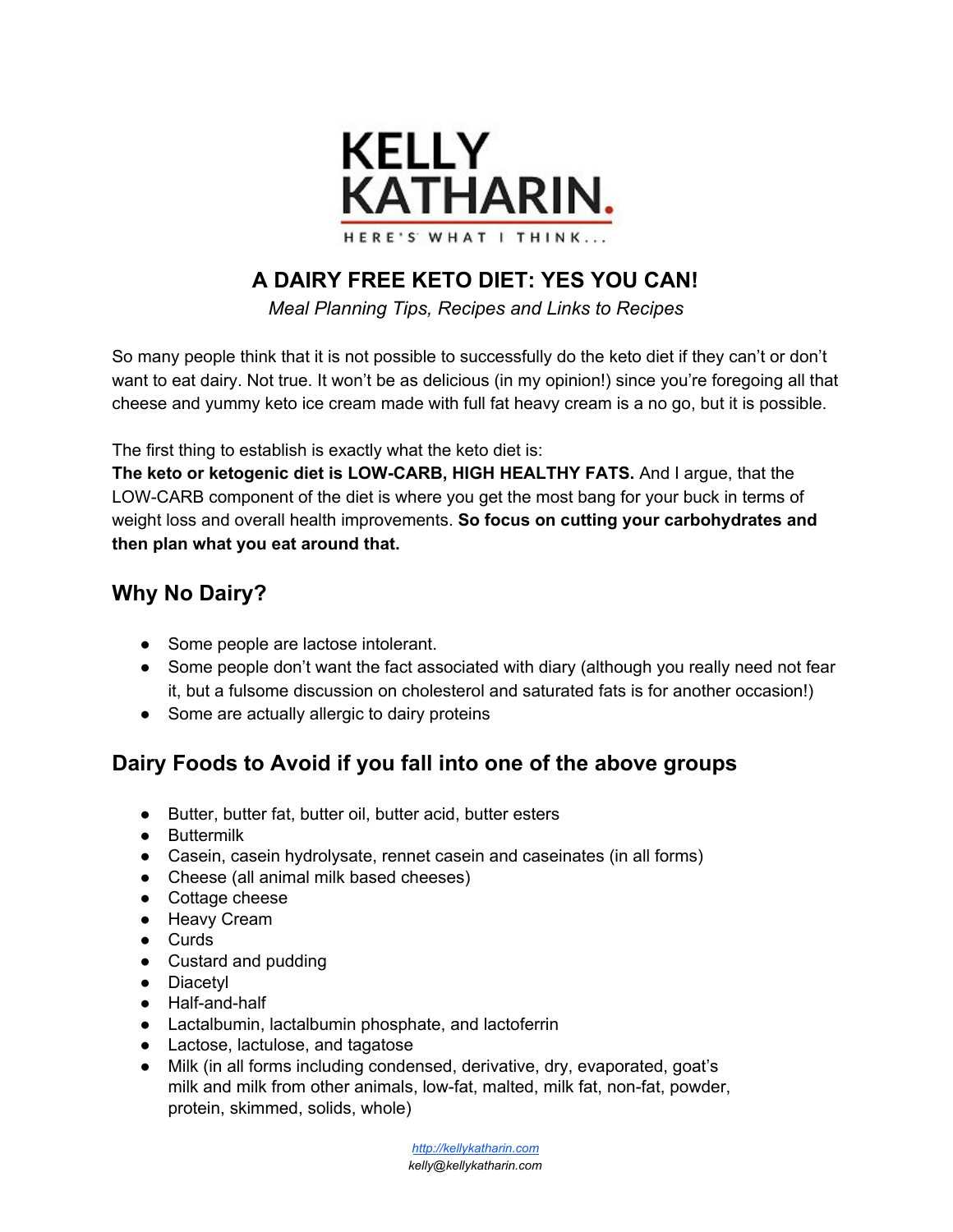

*[http://kellykatharin.com](http://kellykatharin.com/) kelly@kellykatharin.com*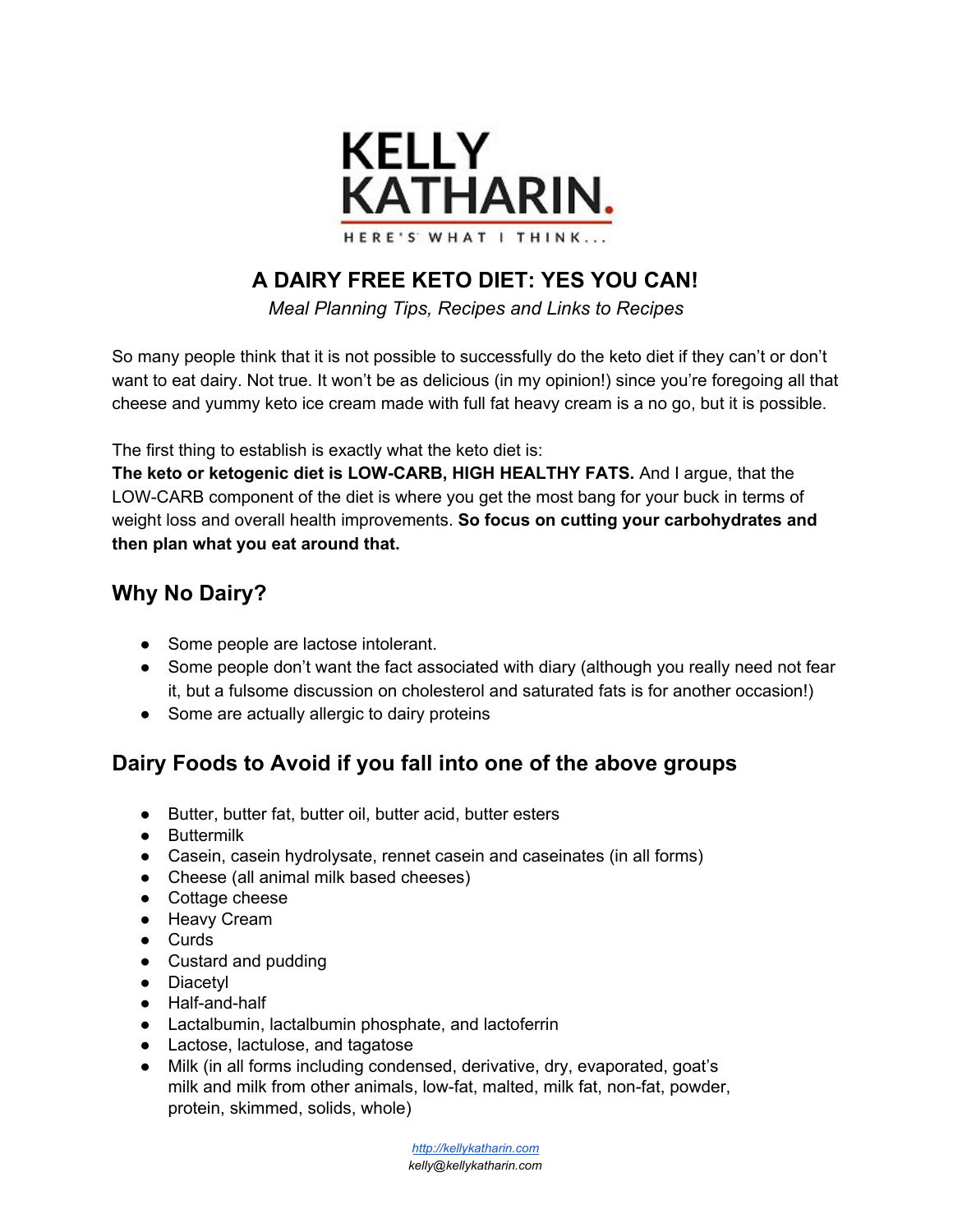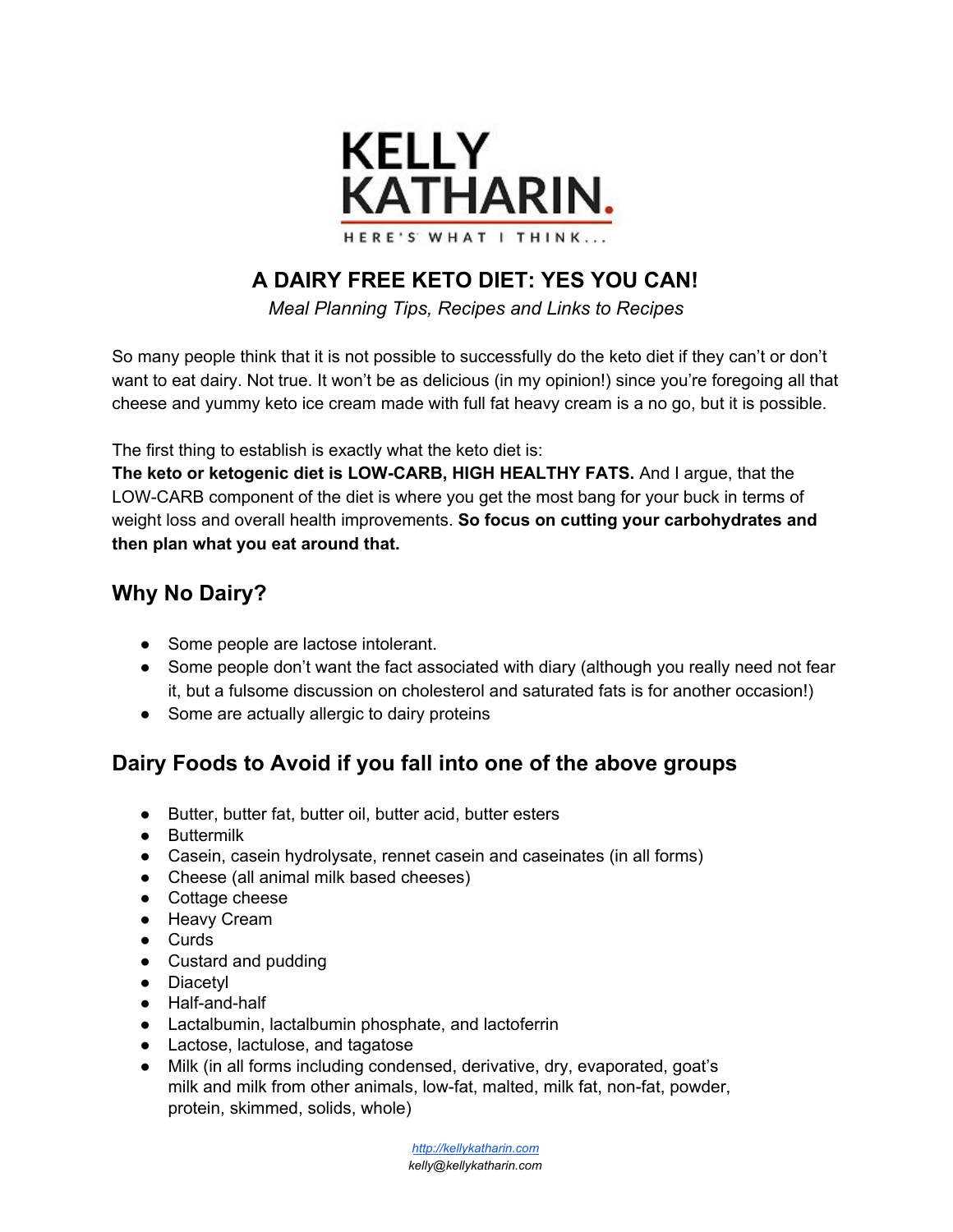# **Dairy Free Snack Options**

- Rotisserie chicken
- Tuna salad on cucumber slices (omit the mayo and add lime juice & pepper instead)
- Hard boiled eggs
- Nuts and seeds *(mind your portions and check carb count per serving!)*
- Deli meat slices and pickles
- Berries

**I've provided some useful links to recipes below:** *Here are the dairy-free versions of Yre XYggYfrgžd]nnUEVfYUXg/ a i [ 'VfYUX''* 

- **● Desserts:** <https://chocolatecoveredkatie.com/2018/03/08/keto-dessert-recipes-vegan/>
- **● Pizza:** <https://www.gnom-gnom.com/gluten-free-paleo-keto-pizza-crust/> or <https://perfectketo.com/cauliflower-keto-pizza-crust/>
- **● Dairy free keto breads:** <http://www.lowcarbsosimple.com/easy-dairy-free-keto-bread/>
- **● Mug bread:** [https://www.aspicyperspective.com/low-carb-magic-mug-bread-gluten-free-s](https://www.aspicyperspective.com/low-carb-magic-mug-bread-gluten-free-sugar-free-dairy-free/) [ugar-free-dairy-free/](https://www.aspicyperspective.com/low-carb-magic-mug-bread-gluten-free-sugar-free-dairy-free/)

I offer a paid service for those who may feel it necessary. **Contact me if you want a personalised 14 day meal plan & weight loss coaching.** We discuss your current eating habits, allergies, likes and dislikes and I use this information to put an eating plan together for you. *Contact me at [kelly@kellykatharin.com](mailto:kelly@kellykatharin.com) if you are interested.*

**Recipes:**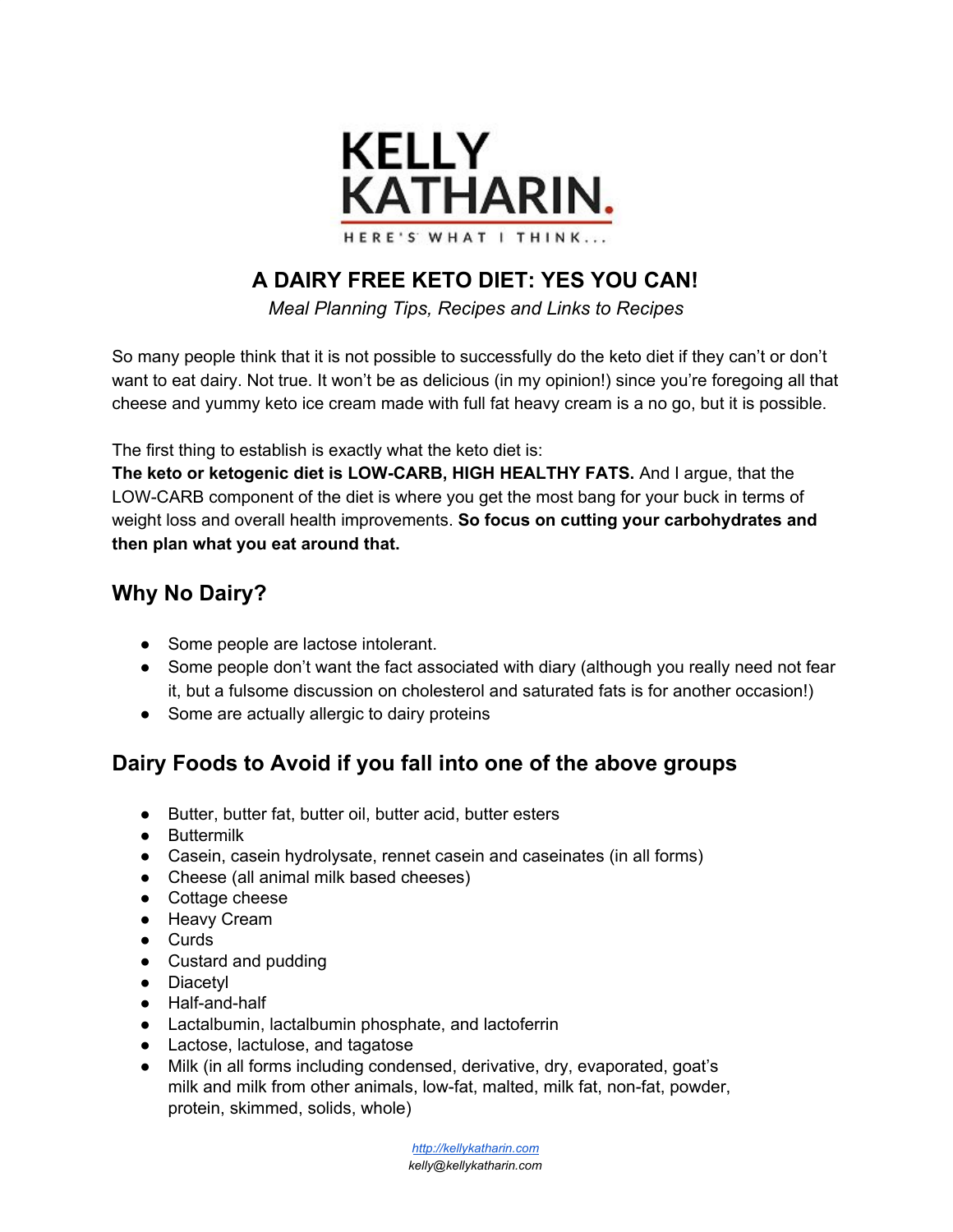## **FAUX KETO POPCORN (made with cauliflower)**

#### **INGREDIENTS**

- 1/2 cup cauliflower
- 2 tablespoons of coconut oil
- 2 teaspoons taco seasoning
- Salt to taste

#### **DIRECTIONS:**

- 1. Break the cauliflower into small florets and spread in a single layer on a plate
- 2. Microwave just until hot but not cooked
- 3. Pour the oil over the cauliflower
- 4. Add the taco seasoning
- 5. Mix gently

## **CRUNCHY KETO CRACKERS**

#### **INGREDIENTS**

- 1/3 cup almond flour
- 1 1/2 cups of your favorite seed combinations (sunflower and pumpkin seeds are great!)
- 1 tablespoon ground psyllium husk powder
- 1 teaspoon pink salt
- 4 tablespoons melted coconut oil
- 1 cup boiling water
- Optional: Fresh Rosemary for extra flavor

### **DIRECTIONS**

1. Mix all the ingredients together.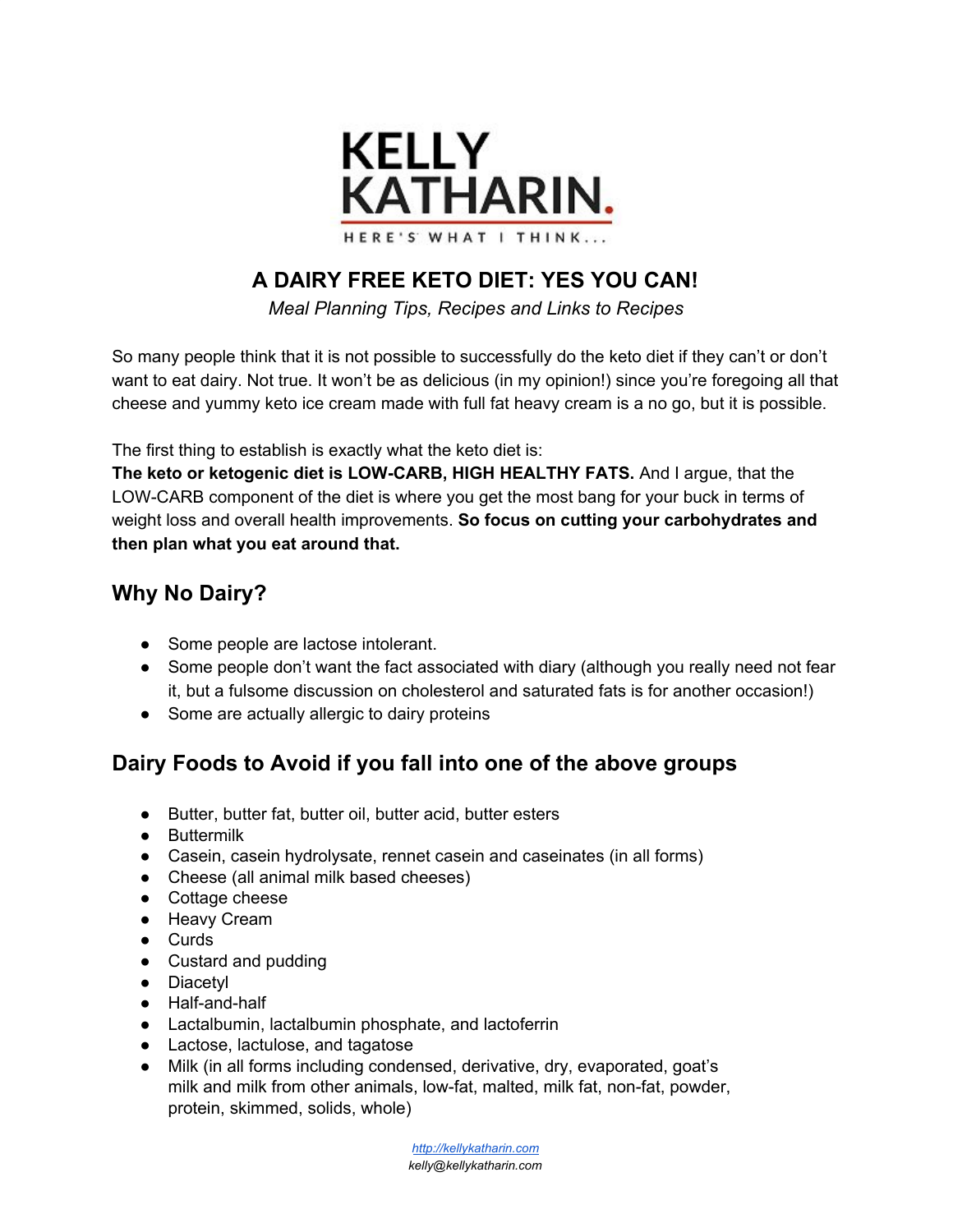- 2. Spread the dough out on a piece of parchment paper on a baking sheet and bake it on 300 degrees for about 40 to 45 minutes (careful carefully because some seeds cook faster than others).
- 3. When they are fresh out of the oven and hot, I like to sprinkle a bit more salt on the top of them before they cool.
- 4. You can use a pizza wheel to cut squares in the dough after you bake it or you can break off pieces when it's done.
- 5. All the crackers to completely cool before serving them.

## Low-Carb Berry Smoothie *Zmci 'k Ubh]hgk YYhYf 'h Ub 'h ]g f YWJdYZUXX U'dUW\_'cf & cZ GH9 J=5 'gk YYHYbYf're 'HJghY"* **INGREDIENTS**

- 14 oz. coconut milk
	- $\bullet$   $\frac{1}{2}$  cup frozen blueberries or fresh blueberries
	- 1 tbsp lemon juice
	- $\bullet$   $\frac{1}{2}$  tsp vanilla extract

## **INSTRUCTIONS**

- 1. Place all ingredients in a blender and mix until smooth. Using canned coconut milk makes a creamier, more satisfying smoothie.
- 2. Taste, and add more lemon juice if desired.

# **CAULIFLOWER FRIED RICE and its variants**

## **INGREDIENTS:**

- 1 medium head of cauliflower
- $\bullet$   $\frac{1}{2}$  onion
- 2 cloves garlic
- 1 stalk celery
- $\bullet$   $\frac{1}{2}$  small sweet pepper
- 2 tbsp virgin coconut oil
- 1 tsp salt/your favourite seasoning salt

## **DIRECTIONS:**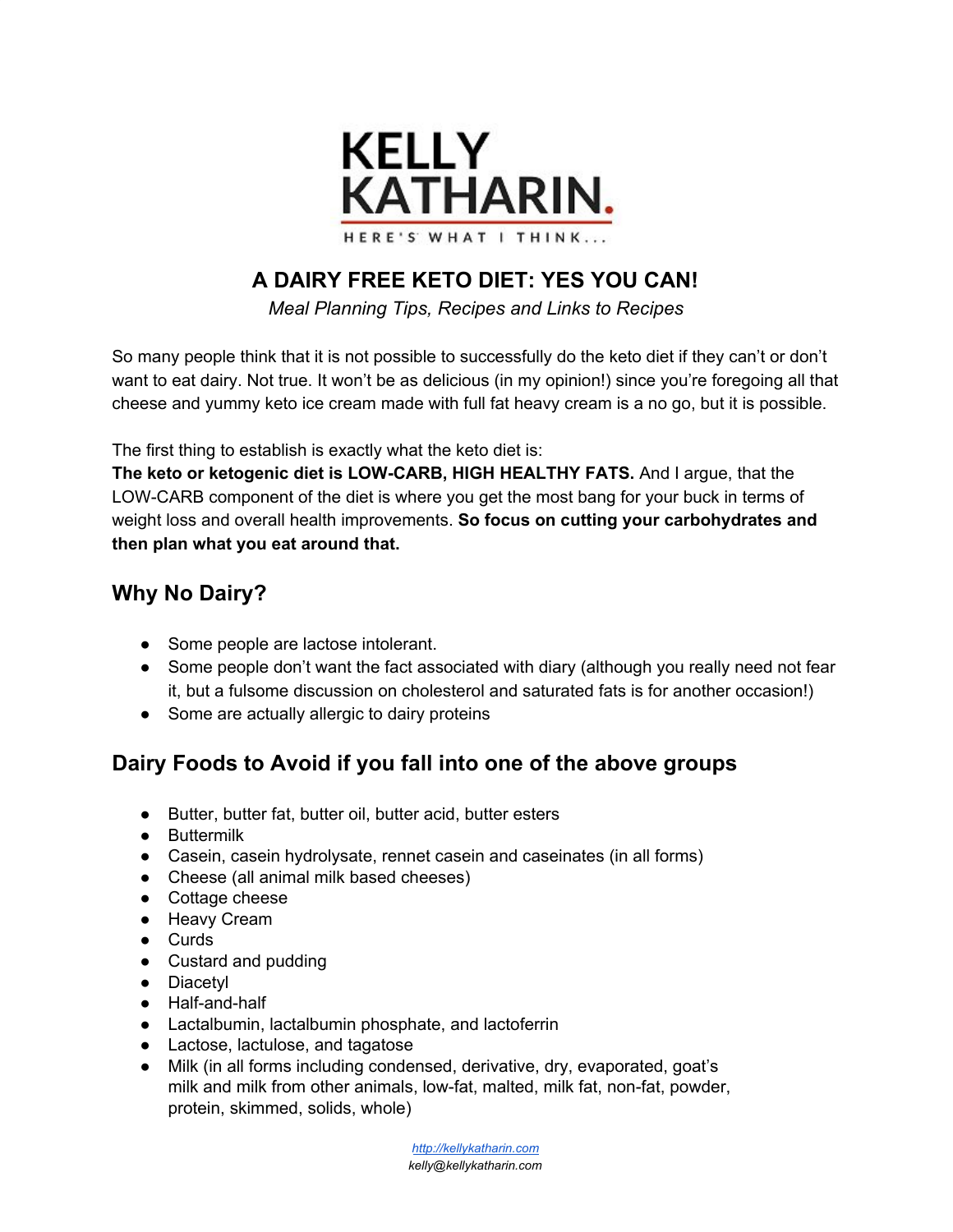- 1. Pulse all the ingredients except the oil and salt in your food processor for 30 seconds. Alternatively, you can finely chop by hand with a sharp knife.
- 2. Heat the oil in a frying pan. When hot, simply add what you chopped up in the food processor to the frying pan. Stir fry for 2 minutes.
- 3. Add salt/seasoning salt. Stir fry for another minute or two until just tender. Voila: rice!

*3527,3 You can add egg or veggies or shrimp or chicken to this basic recipe to create one pot meals that are delicious, simple, convenient and totally low carb.*

# **KETO GRANOLA CEREAL**

INGREDIENTS *fhci 'VUb'ZYY'ZYY'hc 'UXX'cf'gi VHUWfih Y'bi hg'UbX'gYYXg'nci "LY"* Vi h YYd'h Ydfcdcfhcbg*cZXfmhck YhjbffYXJYbhg'h YgUa Y'Ug'h YfYWdY'VY*ck<sup>o</sup> Gc JZnci XcbBik UbhgYgUa YgYYXgžUXX a cfYW: Webi hcf gi bZck Yf gYYXgŁ

- 8 oz. pecans or hazelnuts or almonds
- $\bullet$   $\frac{3}{4}$  cup unsweetened shredded coconut
- 1 cup sunflower seeds
- 4 tbsp pumpkin seeds
- 4 tbsp sesame seeds
- $\bullet$   $\frac{3}{4}$  cup flaxseed
- 1 tbsp turmeric
- 1 tbsp ground cinnamon
- 2 tsp vanilla extract
- $\bullet$   $\frac{1}{2}$  cup [almond](https://www.dietdoctor.com/ingredients/almond-flour) flour
- 1 cup water
- 4 tbsp coconut oil

## **DIRECTIONS**

- 1. Preheat the oven to 300°F (150°C). Chop the nuts coarsely in a food processor or with a sharp knife. Mix all ingredients in a bowl.
- 2. Spread out on a baking sheet lined with parchment paper. Roast in the oven for 20 minutes. Be sure to set a timer. Nuts and seeds are heat sensitive and should not get burned.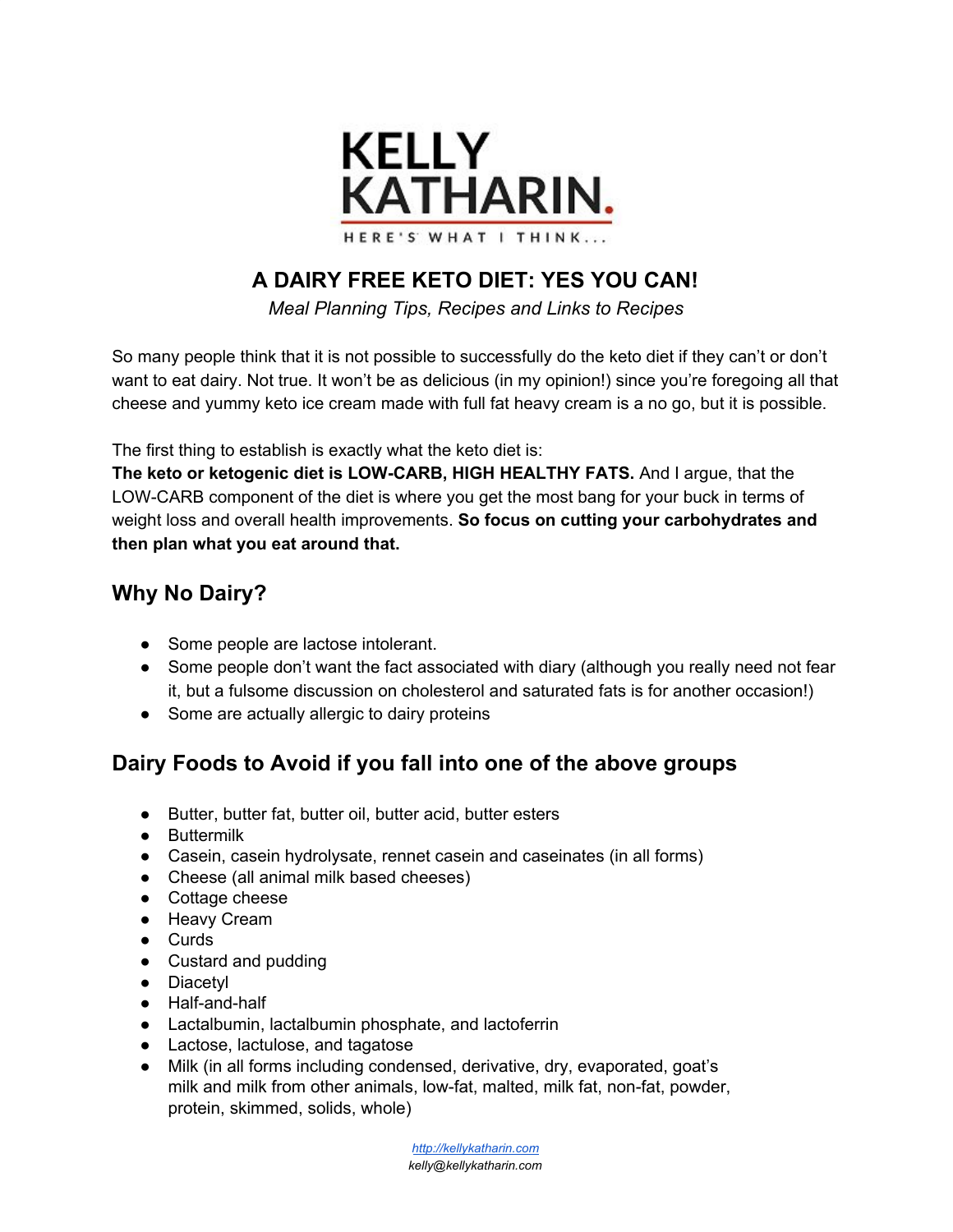3. Remove from the oven and stir the mixture, then return to the oven for about 20 minutes more. Check again. When the granola feels almost dry, turn off the heat and let the granola cool in the residual heat of the cooling oven.

A ⅓ to a ½ cup of this granola will keep you full. Eat dry as a snack or have it with a cup of coconut or almond milk.



# KELLY<br>KATHARIN. HERE'S WHAT I THINK...

*[http://kellykatharin.com](http://kellykatharin.com/) kelly@kellykatharin.com*